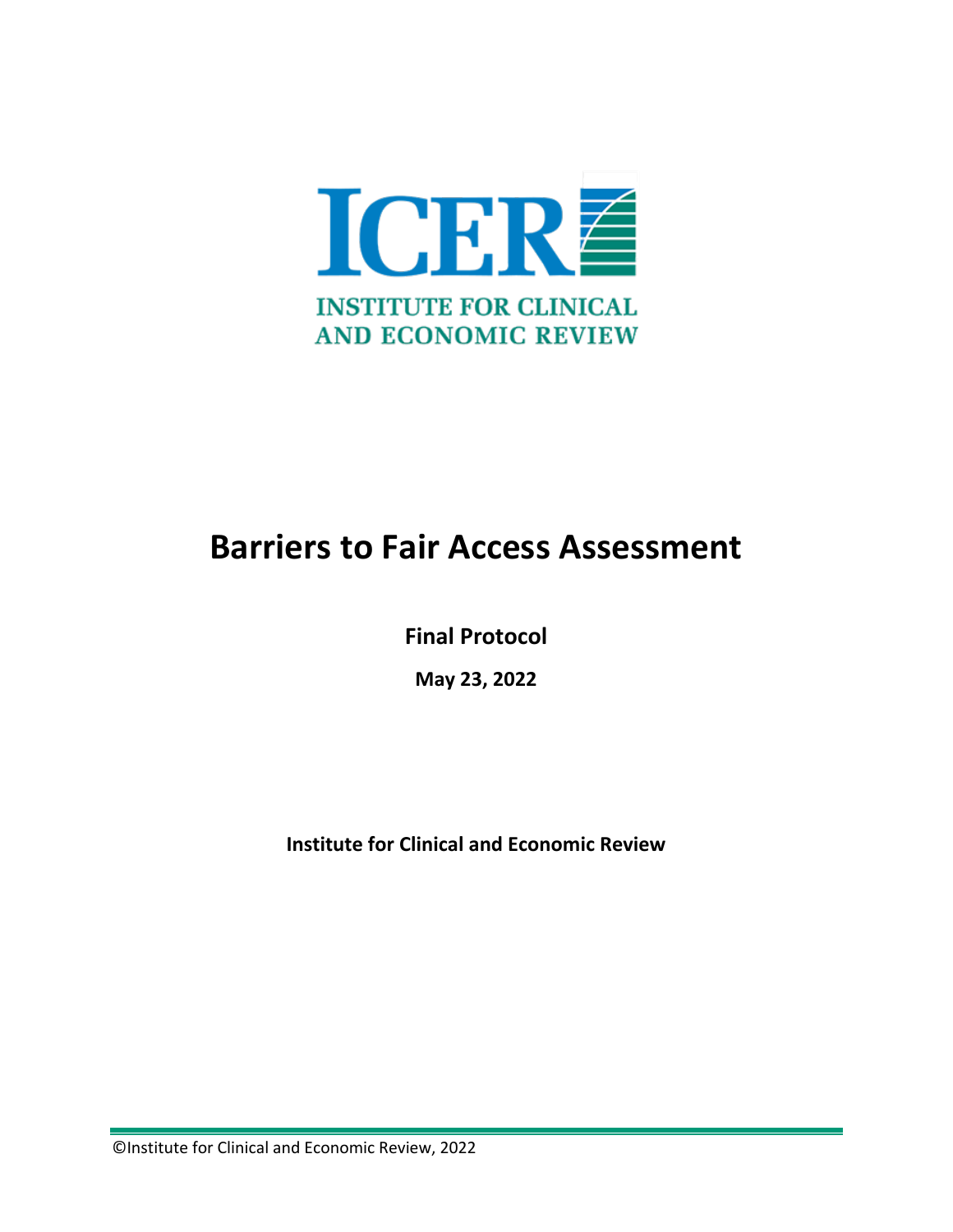### **Table of Contents**

| 6. Determination of Concordance of Coverage Policies with Fair Access Criteria  8 |  |
|-----------------------------------------------------------------------------------|--|
|                                                                                   |  |
|                                                                                   |  |
|                                                                                   |  |
|                                                                                   |  |
|                                                                                   |  |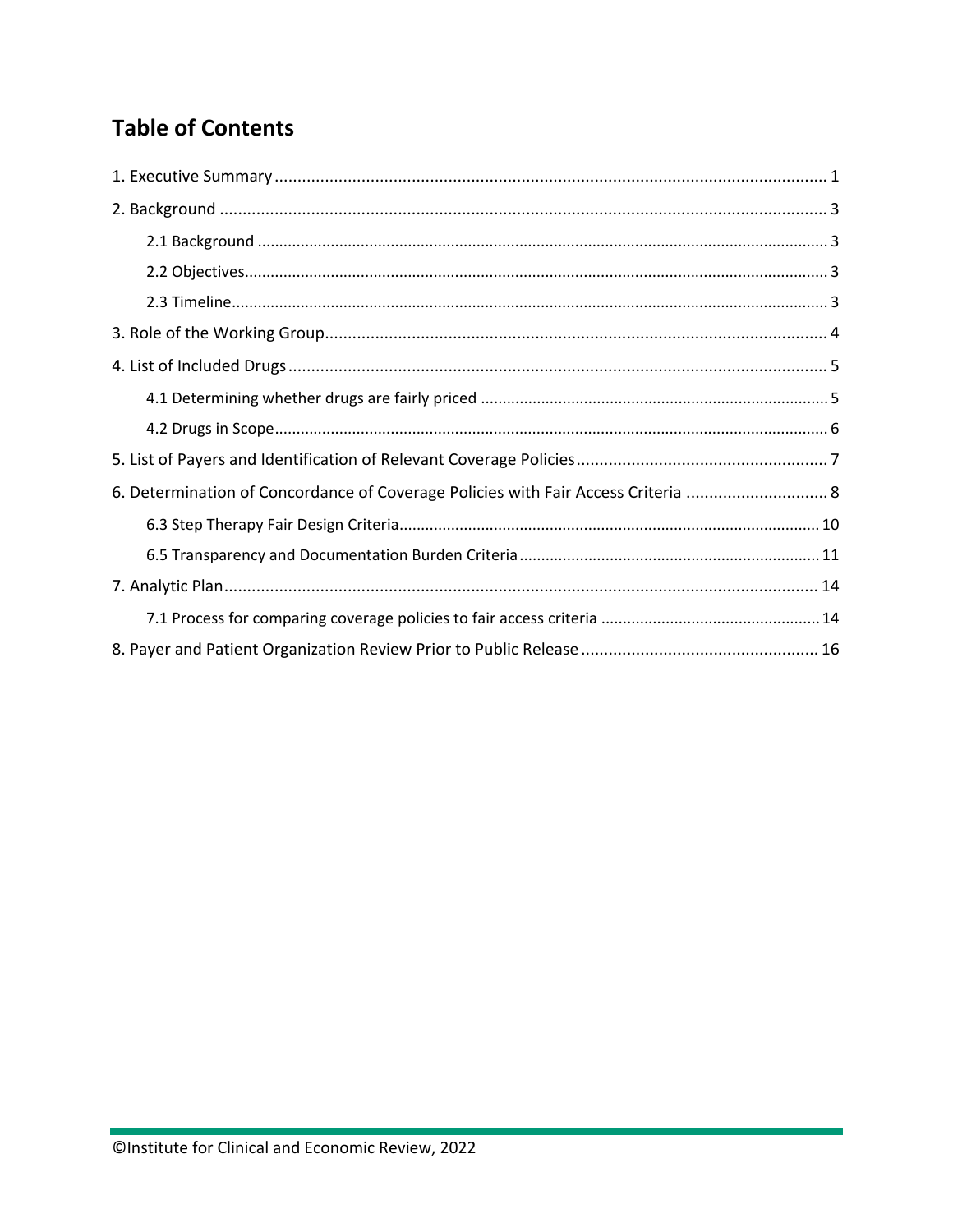## <span id="page-2-0"></span>1. Executive Summary

The national debate about drug pricing has focused great attention on methods to determine whether the price of a drug is "fair" or "reasonable." A question far less examined is how to determine whether insurance coverage is providing fair access to that drug. It appears widely agreed that cost sharing and drug coverage criteria serve everyone's interest when they steer patients toward evidence-based use of treatments that achieve equal or better outcomes at lower costs. But this level of conceptual agreement does little to help advance thinking on how to assess and judge specific cost-sharing provisions and prior authorization protocols. Is it fair to have patients pay at the highest cost-sharing level when there is only a single drug available in a drug class? What are the circumstances in which step therapy is a reasonable approach to limiting coverage? When is it appropriate for the clinical criteria required for coverage to be narrower than the Food and Drug Administration (FDA) labeled indication? And for all of these questions, how should the pricing of a drug factor in to whether certain strategies to limit or steer patient access are appropriate?

To answer these questions, ICER worked with stakeholders and the member organizations of the ICER Policy Leadership Forum to develop a set of appropriateness criteria for cost-sharing and for prior authorization protocols for pharmaceutical coverage. These criteria are described in the white paper *[Cornerstones of "Fair" Drug Coverage: Appropriate Cost-Sharing and Utilization Management](https://icer.org/wp-content/uploads/2020/11/Cornerstones-of-Fair-Drug-Coverage-_-September-28-2020-corrections-1-5-21.pdf)  [Policies for Pharmaceuticals,](https://icer.org/wp-content/uploads/2020/11/Cornerstones-of-Fair-Drug-Coverage-_-September-28-2020-corrections-1-5-21.pdf)* published on September 28, 2020. The appropriateness criteria are based on analysis of prior policy and ethical research, with active deliberation and revision following a December 2019 [ICER Policy Summit](https://icer-review.org/about/membership/) with representatives from patient groups, clinical specialty societies, private payers, and the life science industry.

Applying these criteria to judge the coverage policies of leading payers, ICER performed the first [Barriers to Fair Access Assessment](https://icer.org/wp-content/uploads/2021/05/Barriers-to-Fair-Access-Assessment-Final-Report-120121.pdf) in 2021. ICER intends to repeat these assessments each year going forward. Based on the experience with the first report, and with ongoing input from our multi-stakeholder Working Group, we have modified our methods for the 2022 report to expand the scope of fair access criteria to be evaluated, increase the number of payer formularies in the assessment, and shift the process for identifying the set of the drugs whose coverage policies will be evaluated so that it includes all drugs reviewed by ICER during the calendar year 2020, with future reports continuing, in a rolling fashion, to evaluate coverage policies for all ICER-reviewed drugs in the calendar year two years ago. More detailed explanation of these methods changes is provided in the body of this research protocol.

In the main, however, the goals and basic approach of the report remains consistent with the 2021 report. We will continue to leverage the **MMIT Analytics** Market Access Database for formulary information on a set of the largest commercial payers in the United States, expanded for the 2022 report to include the Veterans Health Administration (VHA) and the two largest state ACA exchange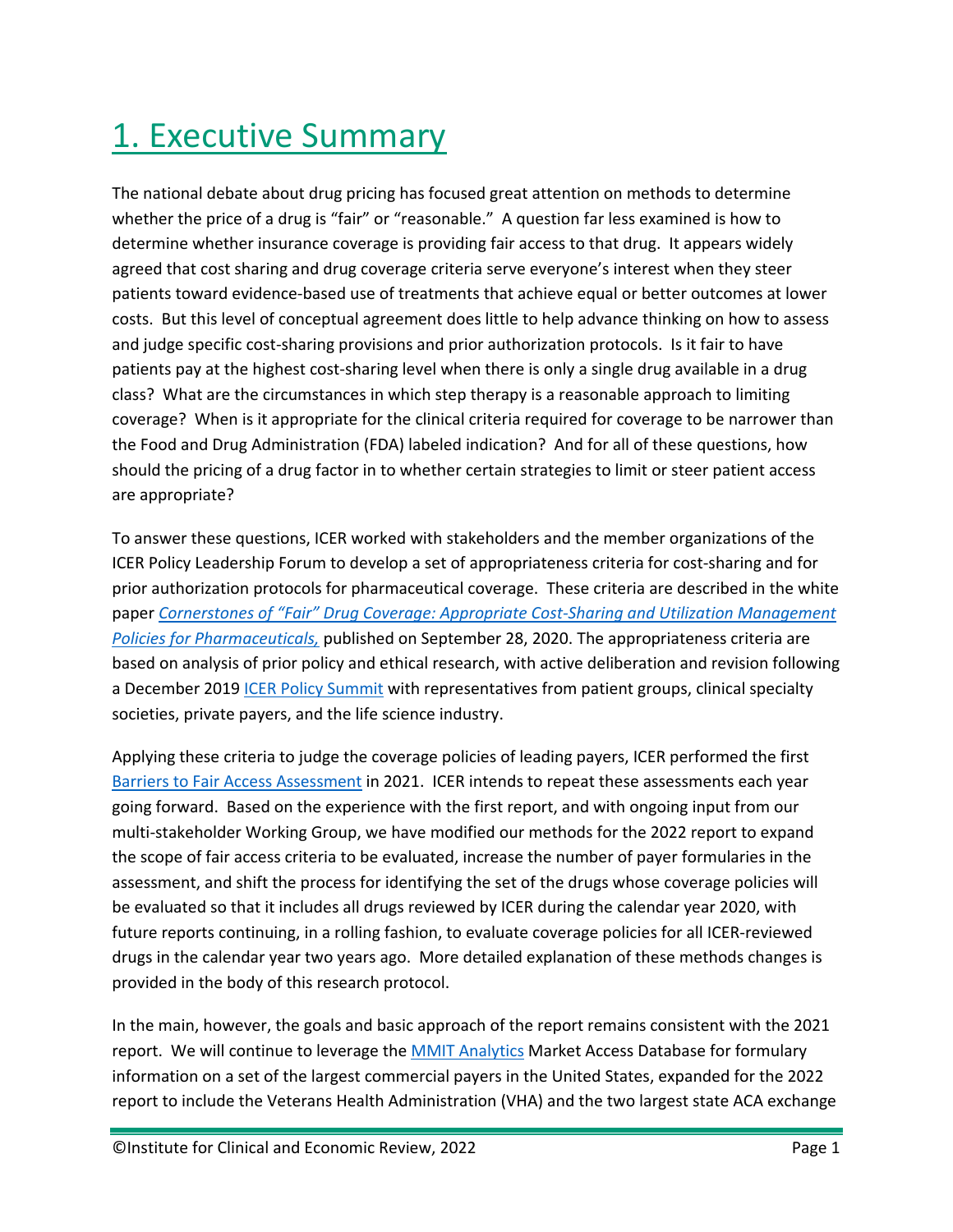health plans. For each of the drugs reviewed by ICER in 2020 we will perform analyses of the proportion of selected fair access criteria that are met in these formularies, analyzed across drugs, conditions, and payers.

As noted earlier, to help provide important guidance on this assessment, the Barriers to Fair Access Assessment will continue to benefit from ongoing input from a multi-stakeholder Working Group consisting of representatives from leading patient advocacy groups, clinical societies, private payers/ pharmacy benefit managers, and the life sciences industry. The Working Group will advise ICER on the application of the fair access criteria to coverage policies, provide insight into the patient experience with prescription drug coverage and access, and advise on important nuances in the interpretation of payer coverage policies. Work on this project will begin during April 2022, and the 2022 Barriers to Fair Access Assessment report is scheduled for release in November 2022.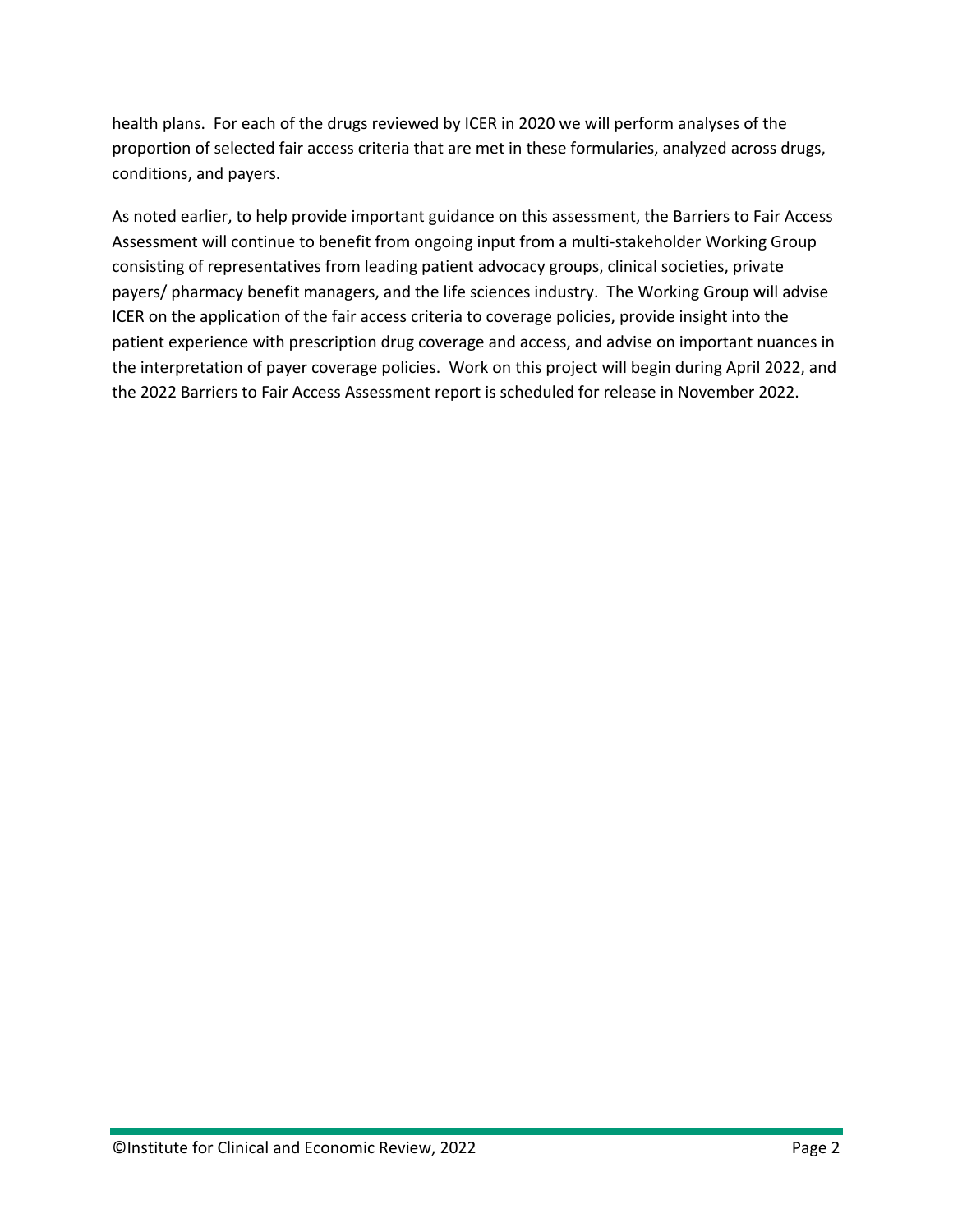# <span id="page-4-0"></span>2. Background

#### <span id="page-4-1"></span>**2.1 Background**

The design and implementation criteria for fair access are taken from the September 28, 2020 white paper, *[Cornerstones of "Fair" Drug Coverage: Appropriate Cost-Sharing and Utilization](https://icer.org/wp-content/uploads/2020/11/Cornerstones-of-Fair-Drug-Coverage-_-September-28-2020-corrections-1-5-21.pdf)  [Management Policies for Pharmaceuticals.](https://icer.org/wp-content/uploads/2020/11/Cornerstones-of-Fair-Drug-Coverage-_-September-28-2020-corrections-1-5-21.pdf)* These criteria represent requirements that must be met in order for the prior authorization protocol to be appropriate, or, in other words, to ensure fair access. The criteria are based on analysis of prior policy and ethical research, and have undergone active deliberation and revision following a December 2019 ICER Policy Summit with representatives from patient groups, clinical specialty societies, private payers, and the life science industry.

#### <span id="page-4-2"></span>**2.2 Objectives**

The 2022 ICER Barriers to Fair Access Assessment will assess the concordance of drug coverage policies with fair access criteria for ICER-reviewed drugs in 2020. The coverage polices to be evaluated will be those of the leading formularies of large payers in the United States, including the largest 15 commercial payers, the VHA, and the two largest state health exchange plans. In addition to core analyses of concordance with fair access criteria for cost sharing and the content of prior authorization policies, the 2022 report will also evaluate concordance on a select set of drugs and formularies on criteria related to the relative burden of prior authorization and the transparency of cost sharing and clinical eligibility criteria to prospective plan enrollees.

#### <span id="page-4-3"></span>**2.3 Timeline**

Please see the figure below for an overview of the timeframe for the 2022 Barriers to Fair Access Assessment to be released later this year.

| Timeline 2022                                        |                                  |  |  |
|------------------------------------------------------|----------------------------------|--|--|
| <b>Research Protocol Posted</b>                      | May                              |  |  |
| Draft Report Review Period for Payers and PBMS       | Late July - Late August          |  |  |
| Draft Report Review Period for Working Group Members | Mid - September to Early October |  |  |
| <b>Final Report Posted</b>                           | November                         |  |  |
| <b>Public Webinar</b>                                | To Be Announced                  |  |  |

Payers who are part of this assessment will receive updates with specific dates within the timeline as part of the process.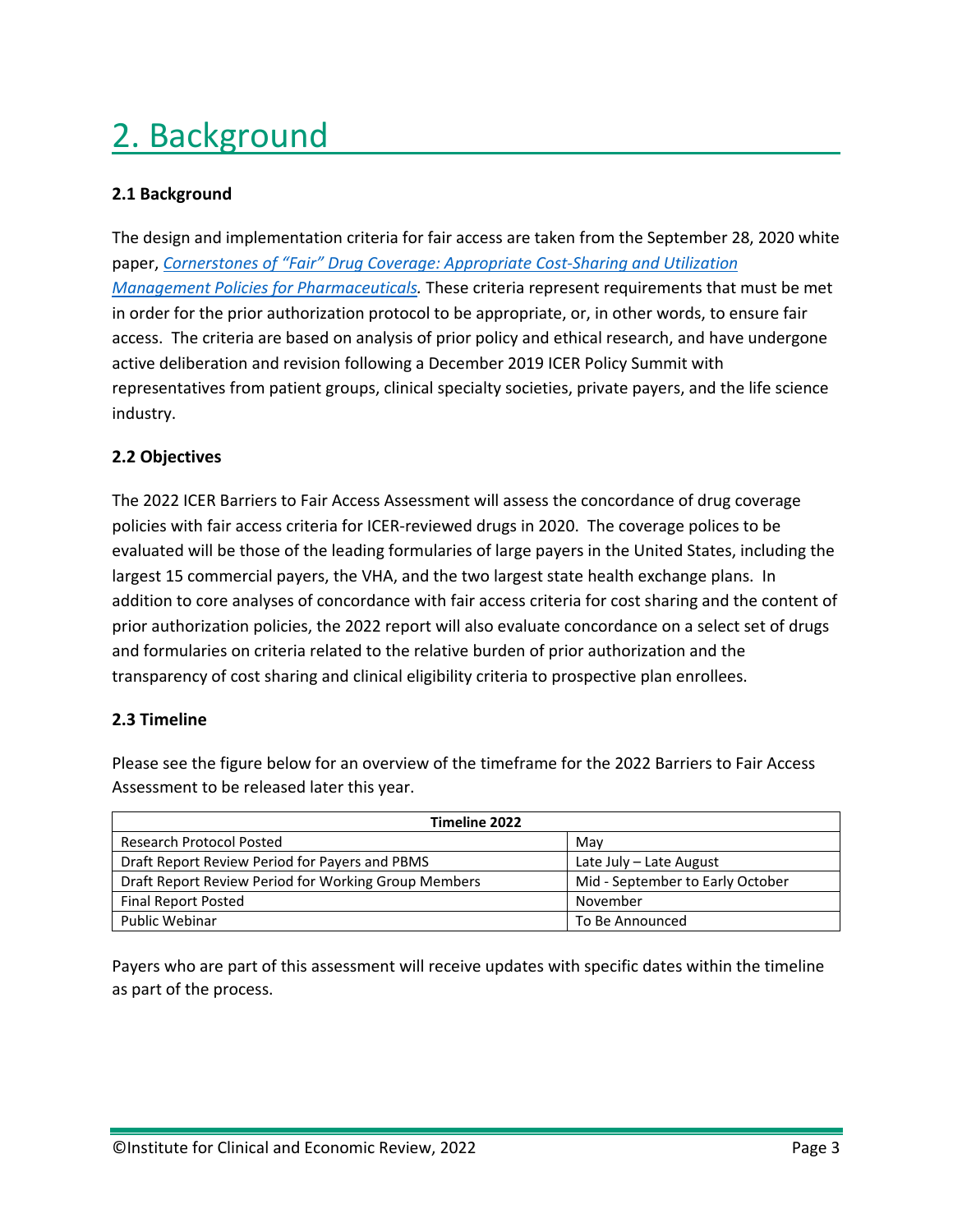### <span id="page-5-0"></span>3. Role of the Working Group

To help provide important guidance on this project, the Barriers to Fair Access Assessment benefits from ongoing input from a multi-stakeholder Working Group consisting of representatives from leading patient advocacy groups, clinical societies, private payers/ pharmacy benefit managers, and the life sciences industry. The Working Group advises ICER on the application of the fair access criteria to coverage policies; provides insight into the patient experience with prescription drug coverage and access, including real-world examples; and advises on important nuances in the interpretation of payer coverage policies. The Working Group members are:

- **Cat Davis Ahmed,** MBA, Vice President of Policy and Outreach, Familial Hypercholesterolemia Foundation
- **Alan Balch,** PhD, Chief Executive Officer, Patient Advocate Foundation
- **Patrick Gleason,** PharmD, Assistant Vice President of Health Outcomes, Prime Therapeutics
- **Leah Howard**, JD, Chief Operating Officer, National Psoriasis Foundation
- **Cliff Hudis,** MD, FACP, FASCO, Chief Executive Officer, American Society of Clinical Oncology
- **Anna Hyde,** Vice President of Advocacy and Access, Arthritis Foundation
- **Rebecca Kirch**, JD, Executive Vice President, National Patient Advocate Foundation
- **Sharon Phares,** PhD, Chief Scientific Officer, National Pharmaceutical Council
- **Carl Schmid,** Executive Director, HIV+Hepatitis Policy Institute
- **Saira Sultan,** President, Connect4Strategies (representing The Haystack Project)
- **Bari Talente,** Executive Vice President, Advocacy, National Multiple Sclerosis Society
- **Douglas White,** MD, PhD, Treasurer, American College of Rheumatology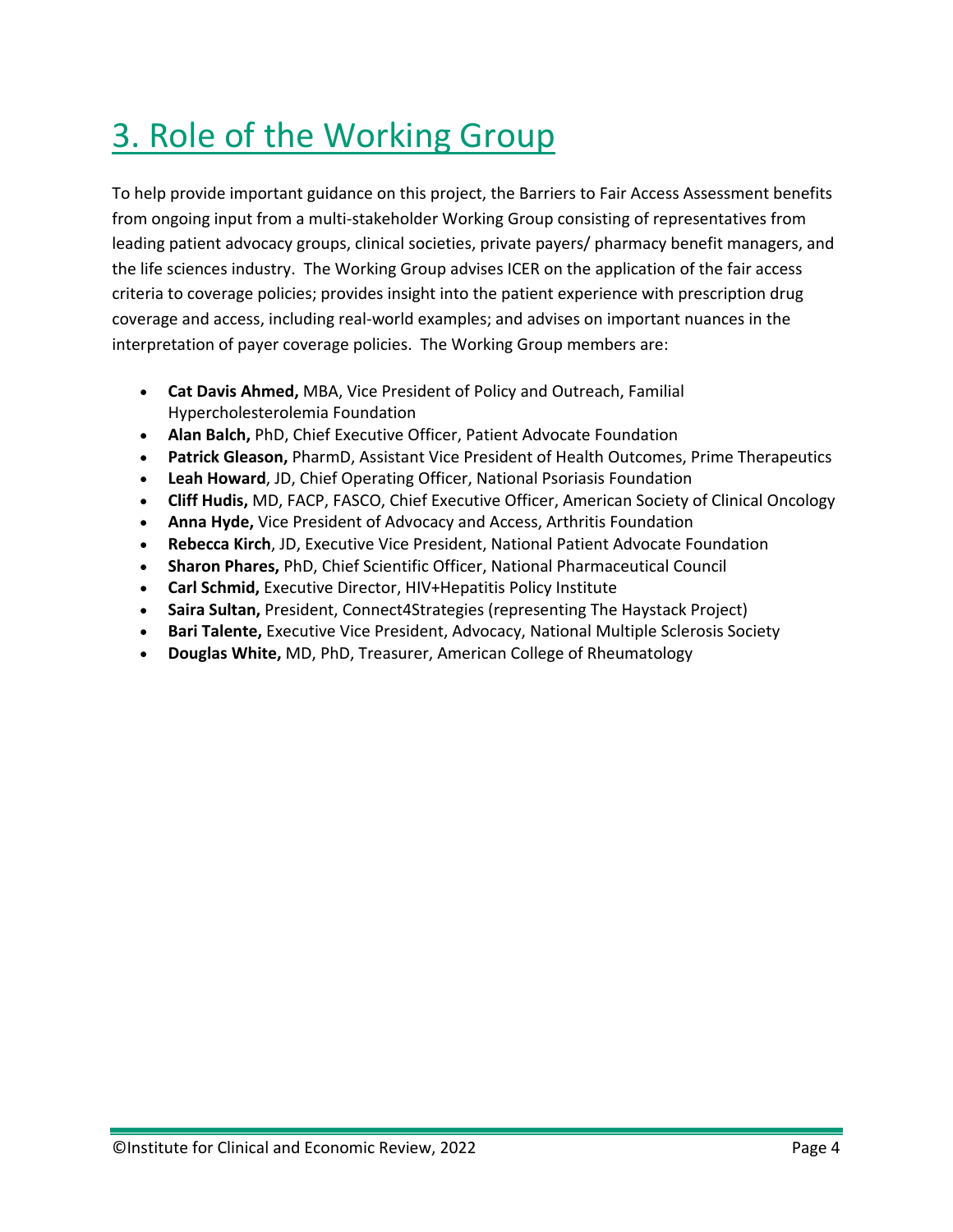# <span id="page-6-0"></span>4. List of Included Drugs

Drugs eligible for consideration are those reviewed by ICER in 2020 and that are currently FDA approved for an indication consistent with the ICER review (Table 4.1.). The 2020 ICER review of remdesivir evaluated its use for in-patient treatment of COVID-19. Given that remdesivir for inpatient use is typically reimbursed as part of a bundled payment, and therefore coverage policies and cost-sharing specific to remdesivir are unlikely, we have removed it from this review.

#### <span id="page-6-1"></span>**4.1 Determining whether drugs are fairly priced**

Whether the price for a drug is considered "fair" or "not fair" will be determined according to whether the most recent net price of a drug falls at or below ICER's cost-effective price calculated in the relevant 2020 report at the \$150,000 per evLYG or QALY threshold (whichever produces a higher price). Net drug prices will be obtained from [SSR Health, LLC,](https://www.ssrhealth.com/) the health care division of SSR, LLC, an independent investment research firm. To derive a net price, SSR Health combines data on unit sales with publicly disclosed US sales figures. Discounts, rebates, concessions to wholesalers and distributors, and patient assistance programs are subtracted from gross sales to derive a net price.

To estimate the most recent average net price in the US market, we will average net price data across the four most recently available quarters for which SSR data is available (January 1, 2021- December 31, 2021), to account for seasonal or other sources of annual price fluctuations. To confirm the validity of the SSR net prices, we will compare them to the Wholesale Acquisition Cost (WAC) and the Federal Supply Schedule Service (FSS). In cases where we deem the SSR net prices to be unreliable (such as the net prices being higher than the WAC), or where SSR prices are not available, we will use price estimates from FSS. If no data are available in either SSR or FSS, we will use list prices reported in Redbook. For physician administered drugs we will use the same price data that was used in the report, which consists of the WAC price plus a markup.

SSR reports net prices on a per unit basis. We will convert the unit prices as listed in SSR to annual prices using the dosing assumptions used in the economic evaluation of our reports. For drugs with loading doses or dose-escalation regimens, we will use the maintenance dose to calculate annual costs (i.e., second year costs) for consistency. Drugs that require weight-based dosing will use the same weight assumptions as described in the economic evaluation section of our reports. The remainder of partially used vials will be counted as medical waste. Pricing calculations and assumptions will be independently validated by another member of the research team and discrepancies will be resolved via a consensus process.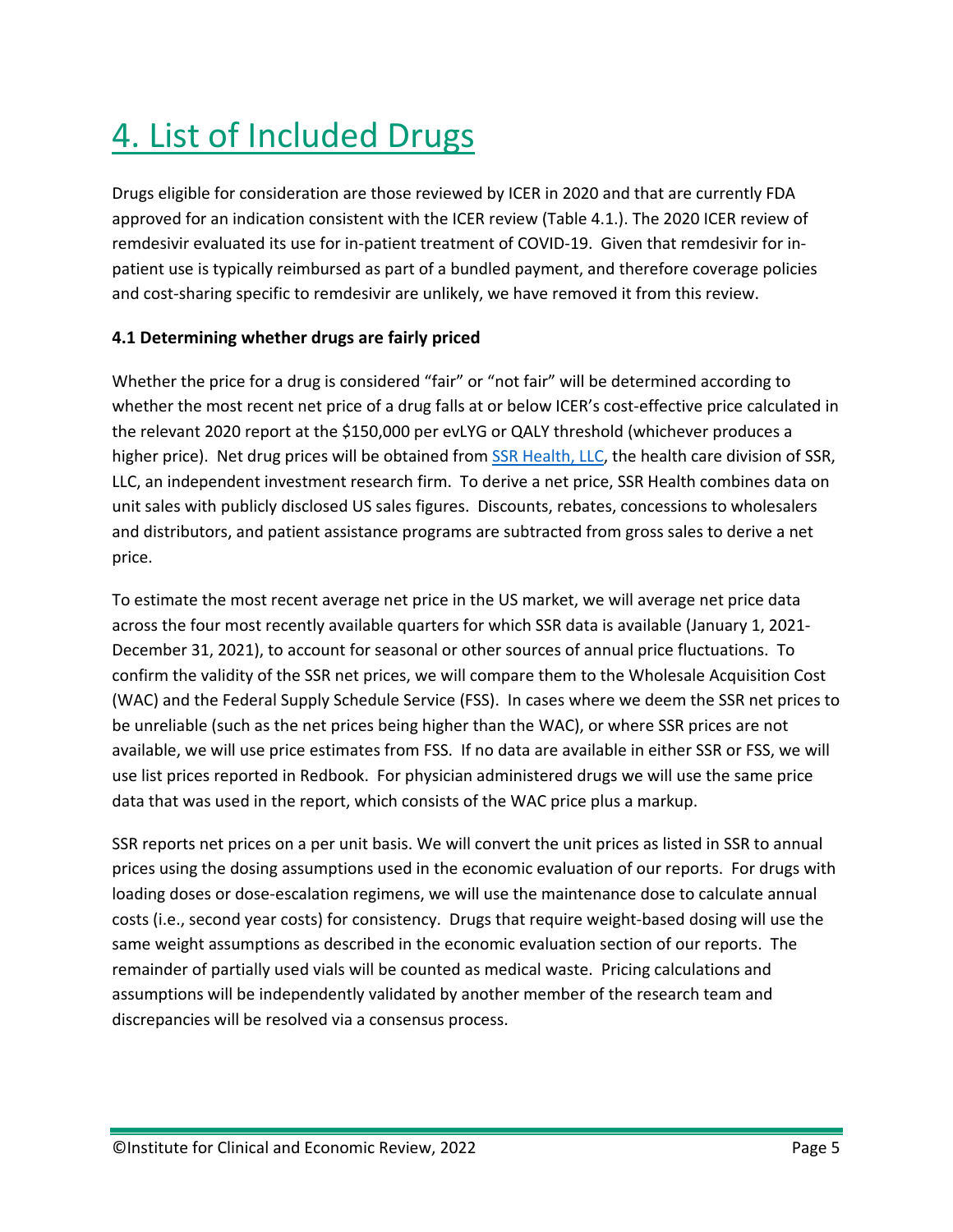#### <span id="page-7-0"></span>**4.2 Drugs in Scope**

The drugs to be included in the 2022 report are those shown below in Table 4.1.

#### Table 4.1. Drug List

| <b>Generic Drug Name</b>             | <b>Brand</b><br><b>Drug</b><br><b>Name</b> | <b>Indication</b>          | <b>Route of</b><br><b>Administration</b> | <b>ICER Health</b><br><b>Benefit Price</b><br><b>Benchmark</b> <sup>†</sup> | <b>Annual Net</b><br><b>Price Estimated</b><br><b>Above or Below</b><br><b>ICER HBPB</b> |
|--------------------------------------|--------------------------------------------|----------------------------|------------------------------------------|-----------------------------------------------------------------------------|------------------------------------------------------------------------------------------|
| Ubrogepant                           | Ubrelvy                                    | Migraine: Acute            | Oral                                     | \$4,687                                                                     | <b>Below</b>                                                                             |
| Rimegepant                           | <b>Nurtec</b>                              | Migraine: Acute            | Oral                                     | \$4,697                                                                     | Below                                                                                    |
| Lasmiditan                           | Reyvow                                     | Migraine: Acute            | Oral                                     | \$3,189                                                                     | Above                                                                                    |
| Crizanlizumab                        | Adakveo                                    | Sickle Cell Disease        | IV                                       | \$35,046                                                                    | Above                                                                                    |
| Voxelotor                            | Oxbryta                                    | <b>Sickle Cell Disease</b> | Oral                                     | \$23,668                                                                    | Above                                                                                    |
| L-glutamine                          | Endari                                     | Sickle Cell Disease        | Oral                                     | \$19,568                                                                    | Above                                                                                    |
| Lumacaftor/Ivacaftor                 | Orkambi                                    | <b>Cystic Fibrosis</b>     | Oral                                     | \$61,750                                                                    | Above                                                                                    |
| Tezacaftor/Ivacaftor                 | Symdeko                                    | <b>Cystic Fibrosis</b>     | Oral                                     | \$70,760                                                                    | Above                                                                                    |
| Ivacaftor                            | Kalydeco                                   | <b>Cystic Fibrosis</b>     | Oral                                     | \$74,303                                                                    | Above                                                                                    |
| Elexacaftor/Tezacaftor/<br>Ivacaftor | Trikafta                                   | <b>Cystic Fibrosis</b>     | Oral                                     | \$86,552                                                                    | Above                                                                                    |
| Vedolizumab                          | Entyvio                                    | <b>Ulcerative Colitis</b>  | IV                                       | \$11,844                                                                    | Above                                                                                    |
| Infliximab                           | Remicade                                   | <b>Ulcerative Colitis</b>  | IV                                       | \$11,034                                                                    | Below                                                                                    |
| Infliximab-dyyb                      | Inflectra                                  | <b>Ulcerative Colitis</b>  | IV                                       | \$11,034                                                                    | Below                                                                                    |
| Infliximab-abda                      | Renflexis                                  | <b>Ulcerative Colitis</b>  | IV                                       | \$11,034                                                                    | Below                                                                                    |
| Adalimumab                           | <b>Humira</b>                              | <b>Ulcerative Colitis</b>  | <b>SC</b>                                | \$6,985                                                                     | Above                                                                                    |
| Golimumab                            | Simponi                                    | <b>Ulcerative Colitis</b>  | SC                                       | \$7,693                                                                     | Above                                                                                    |
| Tofacitinib                          | Xeljanz                                    | <b>Ulcerative Colitis</b>  | Oral                                     | \$15,488                                                                    | Above                                                                                    |
| Ustekinumab                          | Stelara                                    | <b>Ulcerative Colitis</b>  | SC                                       | \$16,804                                                                    | Above                                                                                    |
| Emicizumab                           | Hemlibra                                   | Hemophilia A               | <b>SC</b>                                | Cost saving                                                                 | Cost saving                                                                              |

HBPB: Health Benefit Price Benchmark

\*Average prices net of all discounts and rebates, for the year of 2021, obtained from SSR Health. For prices not available or deemed unreliable, prices taken from Federal Supply Schedule (FSS).

ᵻ ICER health benefit price benchmarks for the higher of the \$150,000 per QALY or \$150,000 per evLYG threshold, inflated to 2021 prices.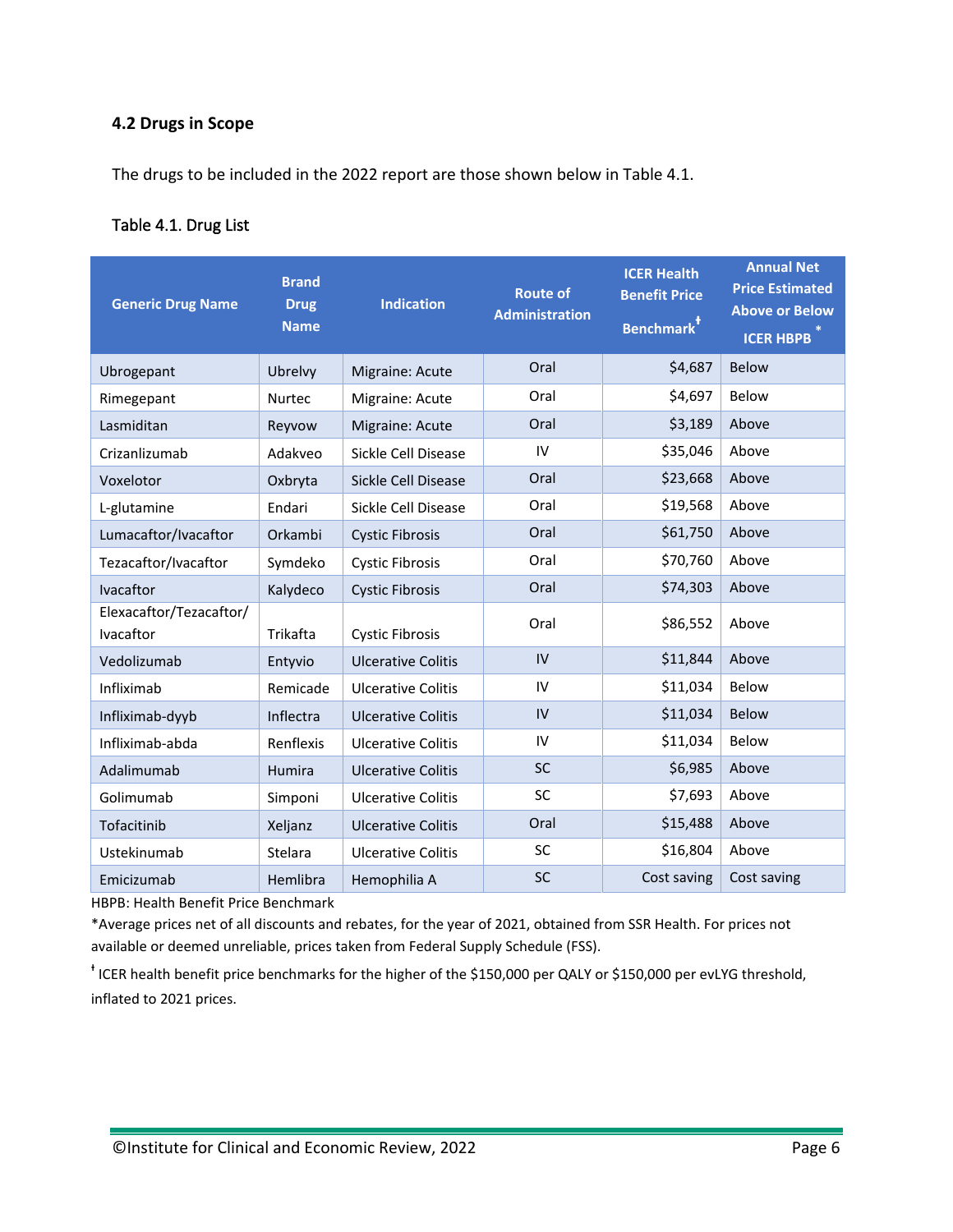# <span id="page-8-0"></span>5. List of Payers and Identification of Relevant Coverage Policies

We will review and abstract data from the coverage policies of the leading formulary, by number of enrollees, of the 15 largest commercial payers in the US. We will also review the formulary of the VHA and the two largest state Health Exchange plan formularies as identified in the MMIT Analytics Market Access Database. The entity (payer or PBM) that controls the coverage decision is assigned the covered life. We will leverage the MMIT Analytics Market Access Database to identify relevant prior authorization forms, documents, and formulary tiering information. As needed, we will also supplement this database with targeted outreach to payers to obtain additional information to clarify coverage policies. The list of payer formularies in scope is listed below in Table 5.1.

| Payer/PBM                                  | <b>Formulary</b>                                                          | <b>Plan Type</b>      |
|--------------------------------------------|---------------------------------------------------------------------------|-----------------------|
| CVS Health (Aetna)                         | CVS Caremark Performance Standard w/<br><b>Advanced Specialty Control</b> | Commercial            |
| <b>Express Scripts PBM</b>                 | <b>Express Scripts National Preferred with</b><br><b>Advantage Plus</b>   | Commercial            |
| UnitedHealth Group, Inc.                   | UnitedHealthCare Advantage Three Tier                                     | Commercial            |
| OptumRx                                    | OptumRx Select Standard                                                   | Commercial            |
| Cigna Corporation                          | Cigna Standard Three Tier                                                 | Commercial            |
| Kaiser Foundation Health Plans, Inc.       | Kaiser Permanente Southern California                                     | Commercial            |
| Anthem, Inc.                               | <b>Anthem Essential 4 Tier</b>                                            | Commercial            |
| <b>Health Care Service Corporation</b>     | <b>BCBS of Illinois Basic 6 Tier</b>                                      | Commercial            |
| MedImpact Healthcare Systems, Inc.         | MedImpact Portfolio High Formulary                                        | Commercial            |
| Blue Shield of California                  | Blue Shield of California Plus Formulary                                  | Commercial            |
| Blue Cross Blue Shield of Michigan         | BCBS of Michigan Custom 3 Tier                                            | Commercial            |
| Blue Cross Blue Shield of<br>Massachusetts | <b>BCBS Massachusetts Three Tier</b>                                      | Commercial            |
| Premera, Inc.                              | Premera Preferred 3-Tier - B3                                             | Commercial            |
| Highmark, Inc.                             | Highmark Blue Cross Blue Shield 3 Tier                                    | Commercial            |
| <b>Elixir PBM</b>                          | <b>Elixir Standard Formulary</b>                                          | Commercial            |
| Veterans Health Administration (VHA)       | <b>VHA National Formulary</b>                                             | Federal               |
| Florida Blue                               | Florida Blue Care Choices HIX                                             | <b>State Exchange</b> |
| Kaiser Foundation Health Plans, Inc.       | Kaiser Permanente California HIX                                          | State Exchange        |

#### Table 5.1. Payer Formularies in Scope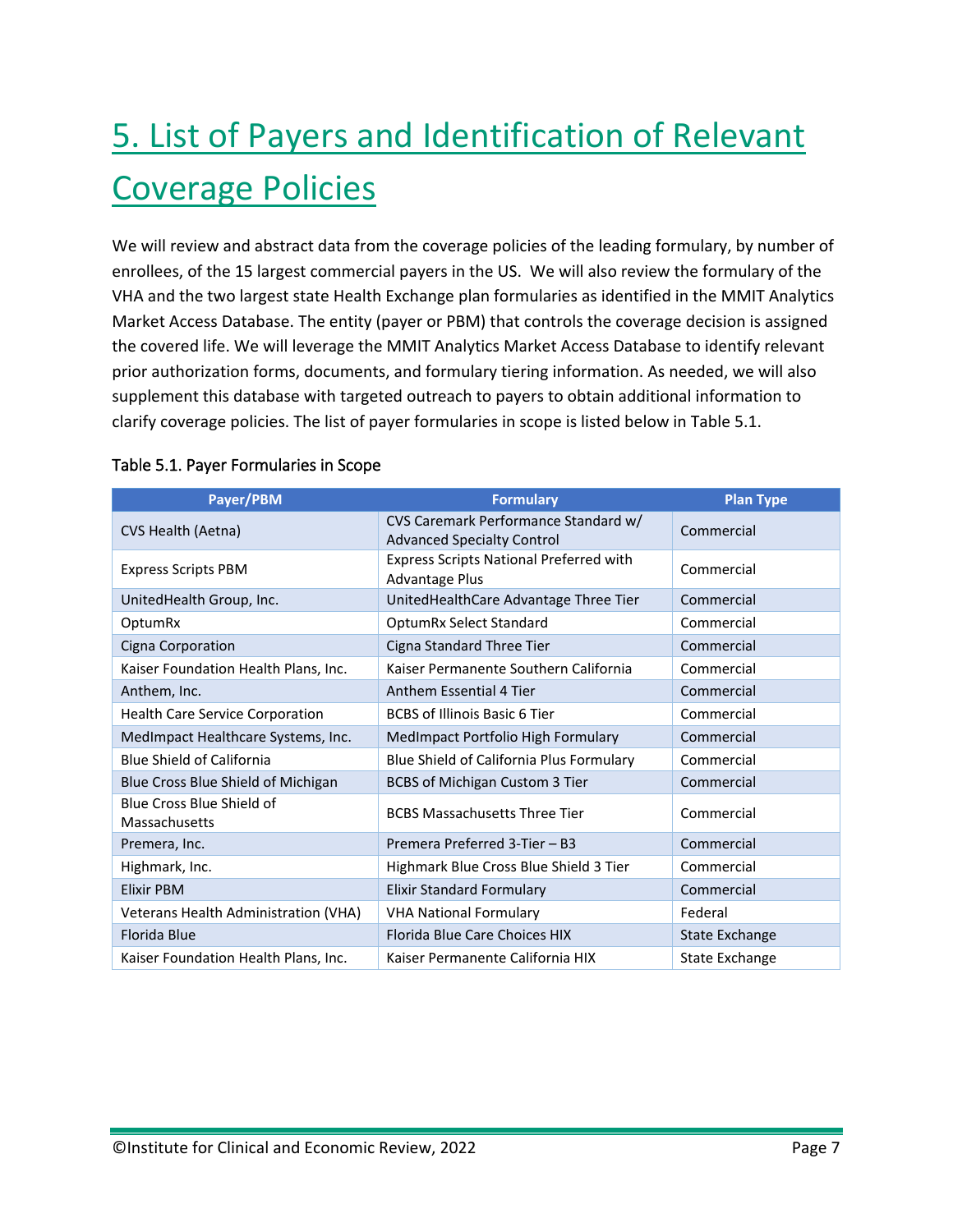# <span id="page-9-0"></span>6. Determination of Concordance of Coverage Policies with Fair Access Criteria

As with the 2021 report, the 2022 report will evaluate formulary concordance with fair access criteria related to cost sharing, clinical eligibility, step therapy, and restrictions on prescriber qualifications. All of the criteria in these domains from the original 2020 white paper are shown in the Tables below. The criteria that will be in scope for this review are those that we believe we can reliably judge through review of available coverage documents.

#### Table 6.1. Cost Sharing Fair Design Criteria

| <b>Cost Sharing</b>                                                                                                                                                                                                                                                                                                                          |                              |
|----------------------------------------------------------------------------------------------------------------------------------------------------------------------------------------------------------------------------------------------------------------------------------------------------------------------------------------------|------------------------------|
| <b>Fair Access Criteria</b>                                                                                                                                                                                                                                                                                                                  | In scope for<br>this review? |
| Patient cost sharing should be based on the net price to the plan sponsor, not the unnegotiated list<br>price.                                                                                                                                                                                                                               | No.                          |
| All medications identified by the IRS as high-value therapies should receive pre-deductible coverage<br>within high deductible health plans.                                                                                                                                                                                                 | No                           |
| At least one drug in every class should be covered at the lowest relevant cost-sharing level unless all<br>drugs are priced higher than an established fair value threshold.                                                                                                                                                                 | <b>Yes</b>                   |
| If all drugs in a class are priced so that there is not a single drug that represents a fair value as<br>determined through value assessment, it is reasonable for payers to have all drugs on a higher cost-<br>sharing level.                                                                                                              | <b>Yes</b>                   |
| If all drugs in a class are priced so that they represent a fair value, it remains reasonable for payers to<br>use preferential formulary placement with tiered cost sharing to help achieve lower overall costs.                                                                                                                            | <b>Yes</b>                   |
| As part of economic step therapy, when patients try a lower cost option with a lower cost sharing<br>level but do not achieve an adequate clinical response, cost sharing for further therapies should also<br>be at the lower cost sharing level as long as those further therapies are priced fairly according to<br>transparent criteria. | No                           |

IRS: Internal Revenue Service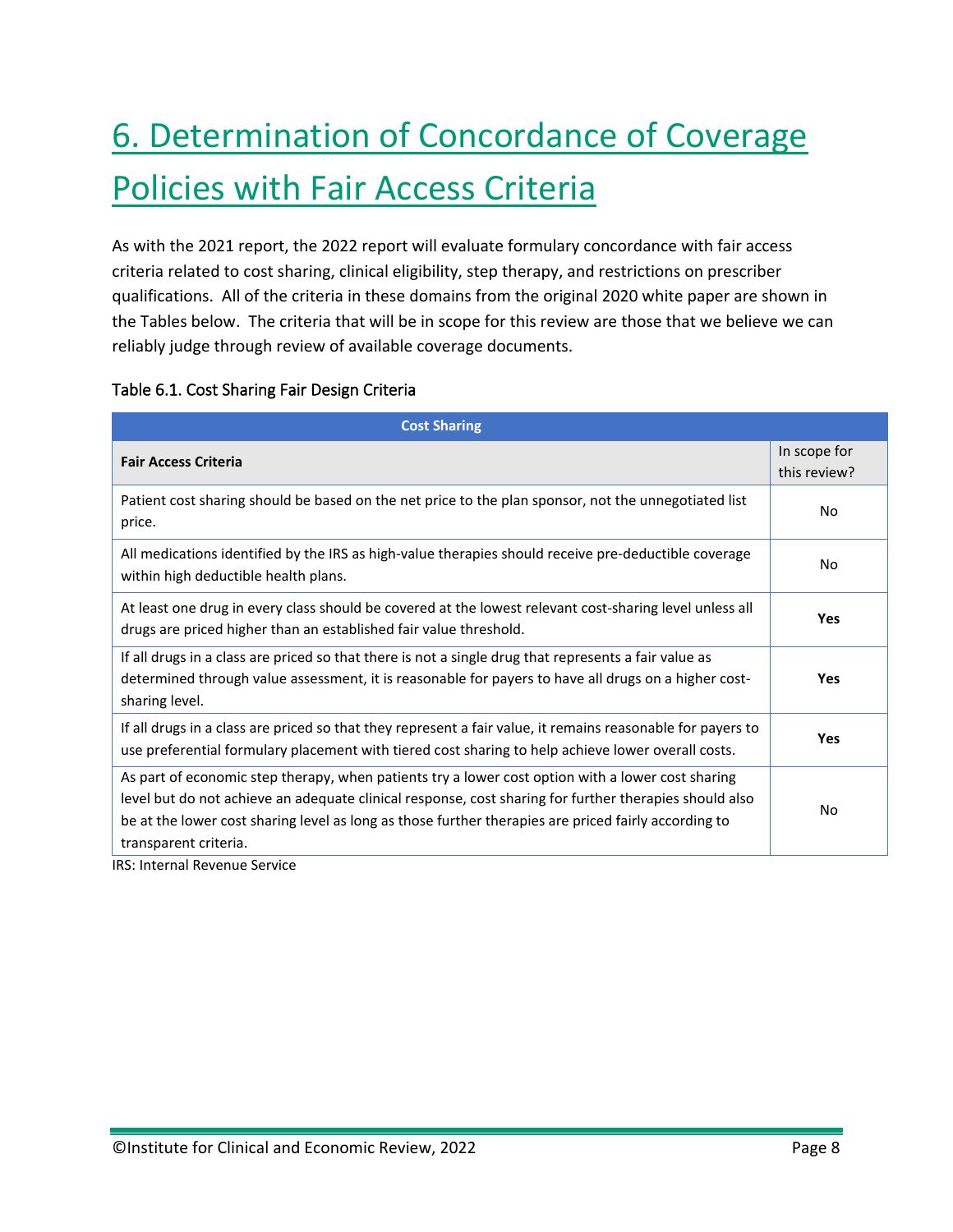#### Table 6.2. Clinical Eligibility Fair Design Criteria

| <b>Clinical Eligibility</b>                                                                              |              |
|----------------------------------------------------------------------------------------------------------|--------------|
| <b>Fair Design Criteria</b>                                                                              | In scope for |
|                                                                                                          | this review? |
| Payers should offer alternatives to prior authorization protocols such as programs that give feedback    |              |
| on prescribing patterns to clinicians or exempt them from prior authorization requirements ("gold        | Yes          |
| carding") if they demonstrate high fidelity to evidence-based prescribing.                               |              |
| Payers should document at least once annually that clinical eligibility criteria are based on high       |              |
| quality, up-to date evidence, with input from clinicians with experience in the same or similar clinical | No           |
| specialty.                                                                                               |              |
| Clinical eligibility criteria should be developed with explicit mechanisms that require payer staff to   |              |
| document that they have:                                                                                 |              |
| • Considered limitations of evidence due to systemic under-representation of minority populations;       |              |
| and                                                                                                      |              |
| • Sought input from clinical experts on whether there are distinctive benefits and harms of              | Yes          |
| treatment that may arise for biological, cultural, or social reasons across different communities; and   |              |
| • Confirmed that clinical eligibility criteria have not gone beyond reasonable use of clinical trial     |              |
| inclusion/exclusion criteria to interpret or narrow the FDA label language in a way that disadvantages   |              |
| patients with underlying disabilities unrelated to the condition being treated.                          |              |
| For all drugs: Clinical eligibility criteria that complement the FDA label language may be used to:      |              |
| • Set standards for diagnosis; and/or                                                                    |              |
| • Define indeterminate clinical terms in the FDA label (e.g., "moderate-to-severe") with explicit        |              |
| reference to clinical guidelines or other standards; and/or                                              |              |
| . Triage patients by clinical acuity when the payer explicitly documents that triage is both reasonable  |              |
| and necessary because:                                                                                   |              |
| o The size of the population included within the FDA label is extremely large, and there is a            |              |
| reasonable likelihood that many patients would seek treatment in the short term; AND                     | Yes          |
| o The clinical infrastructure is not adequate to treat all patients seeking care and/or broad            |              |
| coverage would create such substantial increases in short-term insurance premiums or                     |              |
| other financial strain that patients would be harmed through loss of affordable insurance;               |              |
| <b>AND</b>                                                                                               |              |
| o Acuity can be determined on objective clinical grounds and waiting for treatment will not              |              |
| cause significant irremediable harm.                                                                     |              |
| For drugs with prices that have been deemed reasonable: Except for the three purposes outlined           |              |
| above, clinical eligibility criteria should not deviate from the FDA label language in a manner than     | Yes          |
| would narrow coverage.                                                                                   |              |
| For drugs with prices that have been deemed reasonable: Documentation that patients meet                 |              |
| clinical eligibility criteria should represent a light administrative burden, including acceptance of    |              |
| clinician attestation in lieu of more formal medical record documentation unless documentation is        | Yes          |
| critical to ensure patient safety.                                                                       |              |
| For drugs with prices that have been deemed unreasonable: Clinical eligibility criteria may narrow       |              |
| coverage by applying specific eligibility criteria from the pivotal trials used to generate evidence for |              |
| FDA approval if implemented with reasonable flexibility and supported by robust appeals procedures       | Yes          |
| as described in the implementation criteria.                                                             |              |

 $\sim$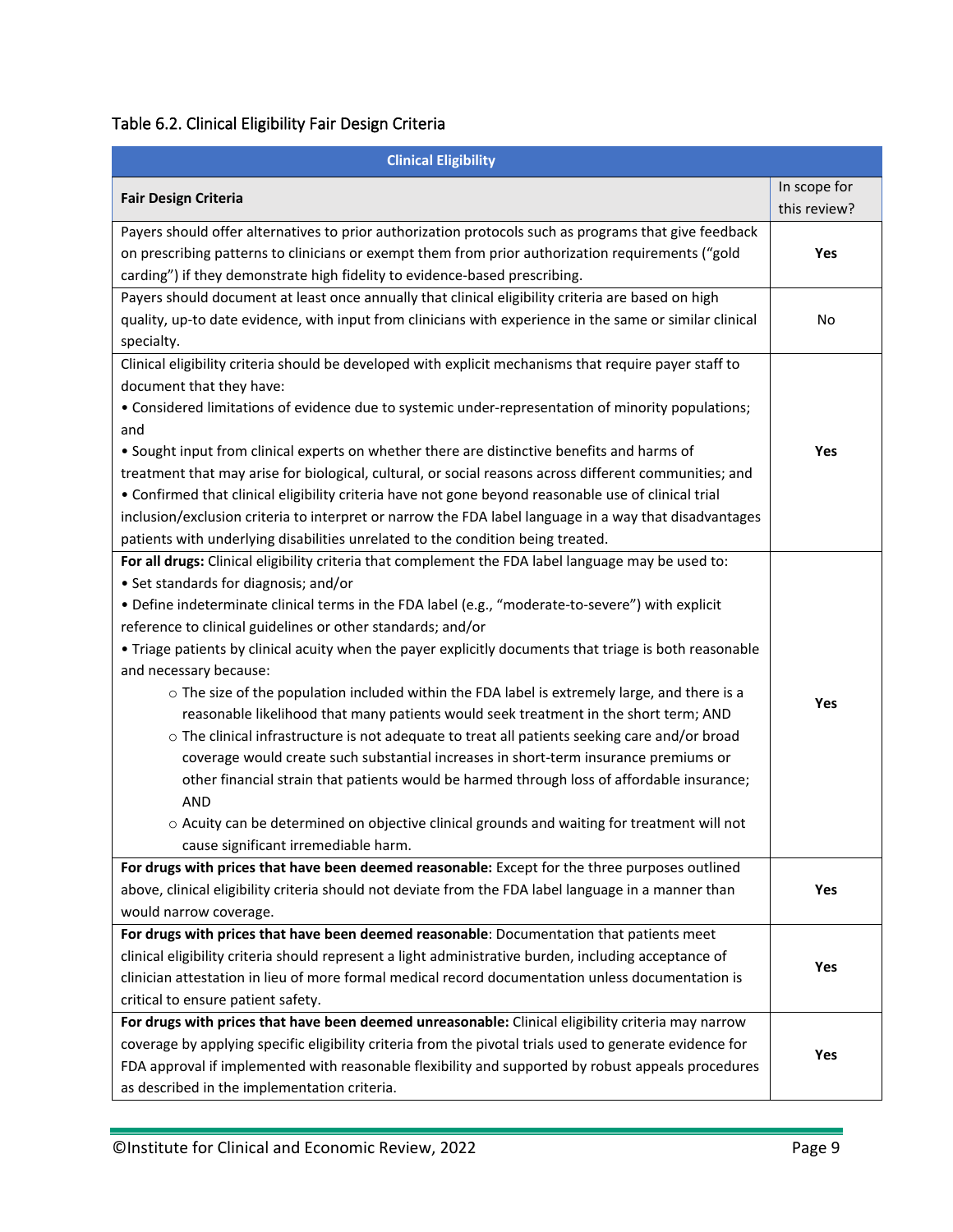#### <span id="page-11-0"></span>**6.3 Step Therapy Fair Design Criteria**

For the 2022 report we will be introducing a new element in our evaluation of the fair design of step therapy policies. The original 2020 white paper definition of the fair access criteria did not include a threshold for the number of steps, each appropriate in itself, that would cumulatively represent a failure to meet reasonable standards for fair access. After reviewing data from our 2021 evaluation, and examinin[g clinical policy statements](https://healthcareinsider.com/step-therapy-57361#:%7E:text=Step%20therapy%20requirements%20may%20depend,the%20most%20expensive%20medications%20covered) from other groups, we will use a threshold of 3 steps, meaning that any step therapy policy requiring 4 or more steps will be judged to fail concordance with step therapy fair access criteria. In a recent analysis of step therapy protocols, the vast majority of payers required 1- 3 steps and minority (3%) required more than 3. $^{1}$  $^{1}$  $^{1}$ 

| <b>Step Therapy and Required Switching</b>                                                                                                                                                                                                                                                                                                                                                                                                                                                                                                                                                                      |                                                                                                                         |
|-----------------------------------------------------------------------------------------------------------------------------------------------------------------------------------------------------------------------------------------------------------------------------------------------------------------------------------------------------------------------------------------------------------------------------------------------------------------------------------------------------------------------------------------------------------------------------------------------------------------|-------------------------------------------------------------------------------------------------------------------------|
| <b>Fair Access Criteria</b>                                                                                                                                                                                                                                                                                                                                                                                                                                                                                                                                                                                     | In scope for<br>this review?                                                                                            |
| In order to justify economic step therapy policies as appropriate, payers should explicitly affirm or<br>present evidence to document all of the following:<br>. Use of the first-step therapy reduces overall health care spending, not just drug spending                                                                                                                                                                                                                                                                                                                                                     | No.                                                                                                                     |
| • The first-step therapy is clinically appropriate for all or nearly all patients and does not pose a<br>greater risk of any significant side effect or harm.<br>• Patients will have a reasonable chance to meet their clinical goals with first-step therapy.<br>• Failure of the first-step drug and the resulting delay in beginning the second-step agent will not<br>lead to long-term harm for patients.<br>• Patients are not required to retry a first-line drug with which they have previously had adverse side<br>effects or an inadequate response at a reasonable dose and duration.              | $Yes - new$<br>threshold of a<br>maximum of 3<br>steps even if all<br>include<br>appropriate<br>first-line<br>therapies |
| In order to justify required switching policies as appropriate, payers should explicitly affirm or<br>present evidence to document all of the following:<br>. Use of the required drug reduces overall health care spending.                                                                                                                                                                                                                                                                                                                                                                                    | No.                                                                                                                     |
| • The required switch therapy is based on the same mechanism of action or presents a comparable<br>risk and side effect profile to the index therapy.<br>• The required switch therapy has the same route of administration or the difference in route of<br>administration will create no significant negative impact on patients due to clinical or socio-economic<br>factors.<br>• Patients are not required to switch to a drug that they have used before at a reasonable dose and<br>duration with inadequate response and/or significant side effects, including earlier use under a<br>different payer. | <b>Yes</b>                                                                                                              |

#### Table 6.3. Step Therapy Fair Design Criteria

<span id="page-11-1"></span><sup>&</sup>lt;sup>1</sup> Lenahan KL, Nichols DE, Gertler RM, Chambers JD. Variation in Use and Content of Prescription Drug Step Therapy Protocols, Within and Across Health Plans. *Health Affairs.* 2021; 40 (11): 1749-1757.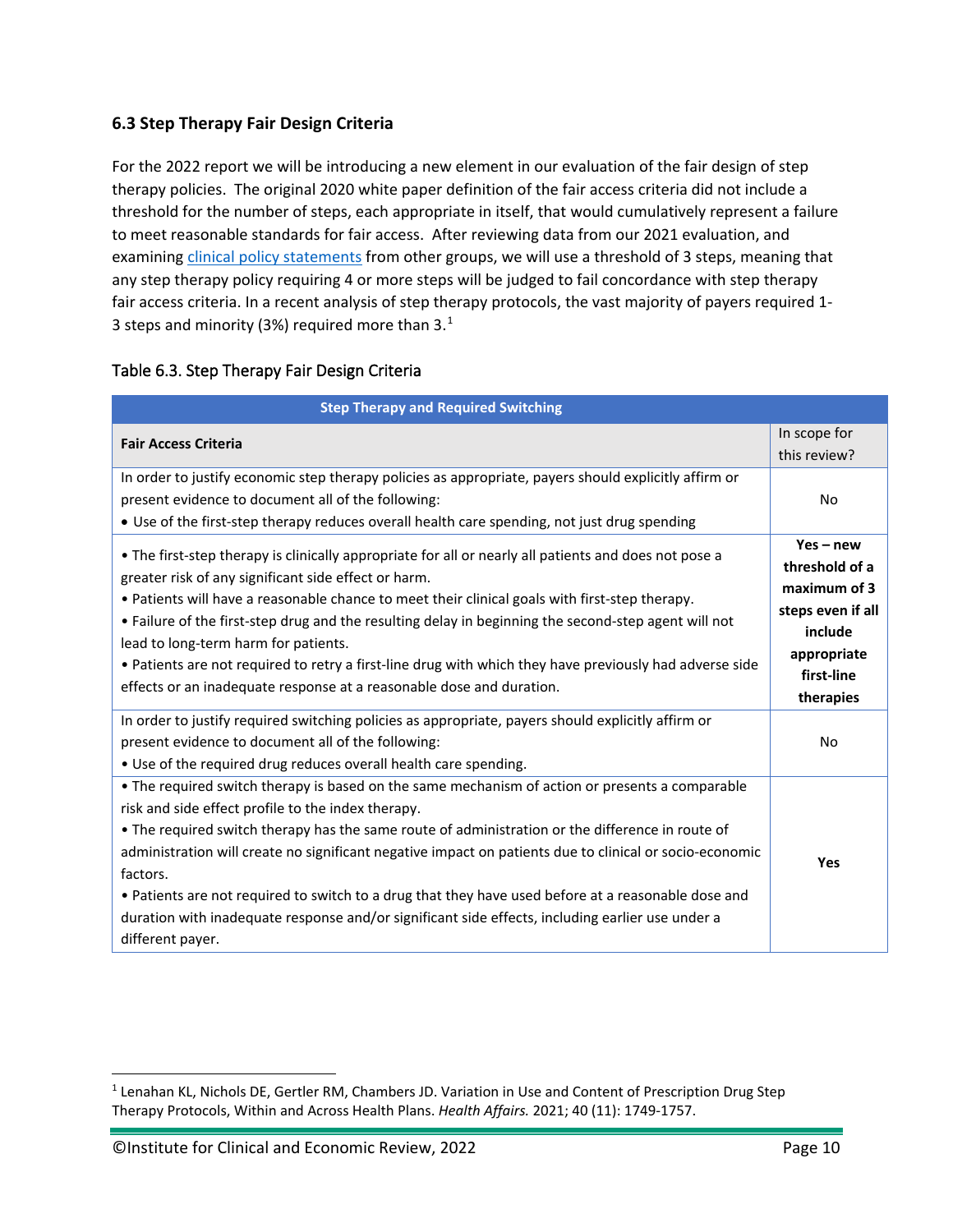#### Table 6.4. Provider Qualifications Fair Design Criteria

| <b>Provider Qualifications</b>                                                                         |              |
|--------------------------------------------------------------------------------------------------------|--------------|
| <b>Fair Access Criteria</b>                                                                            | In scope for |
|                                                                                                        | this review? |
| Restrictions of coverage to specialty prescribers are reasonable when payers explicitly affirm one or  |              |
| more of the following justifications:                                                                  |              |
| • Accurate diagnosis and prescription require specialist training, with the risk that non-specialist   |              |
| clinicians would prescribe the medication for patients who may suffer harm or be unlikely to benefit.  | <b>Yes</b>   |
| • Determination of the risks and benefits of treatment for individual patients requires specialist     |              |
| training due to potential for serious side effects of therapy.                                         |              |
| . Dosing, monitoring for side effects, and overall care coordination require specialist training to    |              |
| ensure safe and effective use of the medication.                                                       |              |
| Requiring that non-specialist clinicians attest they are caring for the patient in consultation with a |              |
| relevant specialist is a reasonable option when the condition is frequently treated in primary care    | <b>Yes</b>   |
| settings but some elements of dosing, monitoring for side effects, and/or overall coordination of care |              |
| would benefit from specialist input for many patients.                                                 |              |

#### <span id="page-12-0"></span>**6.5 Transparency and Documentation Burden Criteria**

For the 2022 report we will add evaluation of fair access criteria from the 2020 white paper related to 1) the **transparency** of cost sharing (i.e. tiering) and of clinical eligibility criteria for prospective plan enrollees; and 2) prior authorization **documentation burden**. Transparency criteria are shown in Table 6.5. and documentation burden criteria are described below.

Given that we have not attempted before to evaluate these domains of fair access, we are going to use a more targeted approach and have selected to evaluate coverage policies for the migraine and ulcerative colitis treatments in the data set.

#### **Transparency**

For the evaluation of transparency criteria, we will identify the extent to which formulary tiering and clinical eligibility information is available to consumers prior to health plan selection. Specifically, we will do an internet search of individual payers to determine if prior authorization forms and tiering information are publicly available. We are aware that payers and plan sponsors (e.g. employers) may have specialized procedures through which prospective plan enrollees can obtain this information, so we will invite each payer to provide any guidance on its approach. We will focus on availability of this information for prospective enrollees prior to joining a health plan; we will not evaluate transparency of this information during the process of care.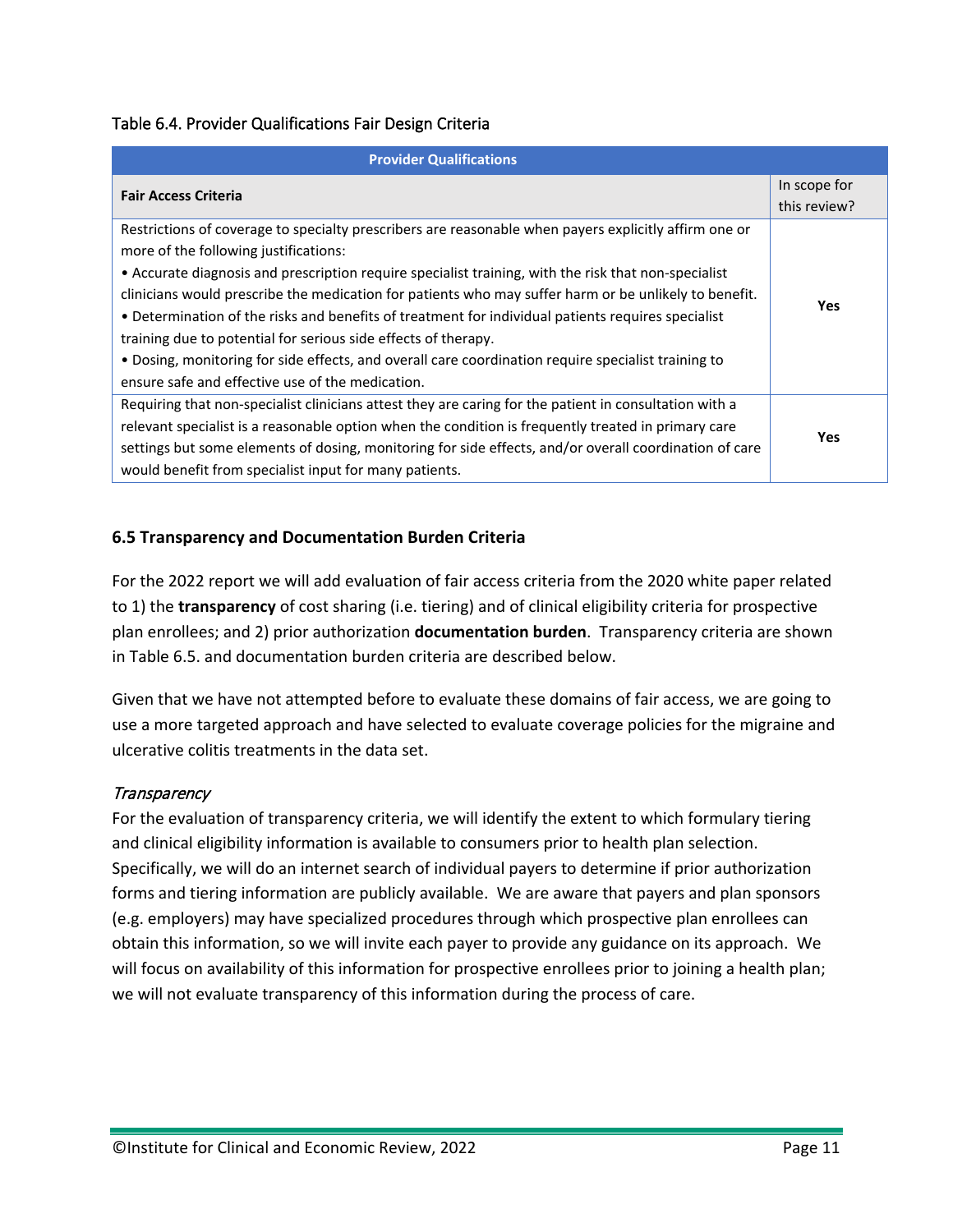#### Table 6.5. Transparency Fair Design Criteria

| <b>Transparency</b>                                                                                                                                                                                                                                                                                                                                                                                                                        |                              |
|--------------------------------------------------------------------------------------------------------------------------------------------------------------------------------------------------------------------------------------------------------------------------------------------------------------------------------------------------------------------------------------------------------------------------------------------|------------------------------|
| <b>Fair Access Criteria</b>                                                                                                                                                                                                                                                                                                                                                                                                                | In scope for<br>this review? |
| Cost-sharing policies should be presented clearly to consumers prior to health plan selection,<br>allowing all individuals to understand what cost sharing they will face for treatments they are<br>currently taking or are considering. Any significant change to formulary or cost sharing structures<br>should not occur mid-cycle unless plan sponsors include this as a qualifying event allowing plan<br>enrollees to switch plans. | Yes                          |
| At the point of care, clinicians and patients should be able to rapidly determine the cost-sharing<br>requirements for any treatment along with cost sharing for other alternatives.                                                                                                                                                                                                                                                       | No                           |
| Individuals considering health plan enrollment should be presented with clear information allowing<br>them to understand whether they meet the insurers' clinical criteria for the treatments they are<br>currently taking. The policies should also set out the rationale behind them and be readily<br>understandable.                                                                                                                   | Yes                          |
| Clinicians and patients should be able to rapidly determine the clinical criteria for any treatment and<br>view the clinical rationale supporting these criteria. The referenced clinical information should be<br>readily available to the prescribing/ordering provider and the public.                                                                                                                                                  | No                           |
| Individuals considering health plan enrollment should be presented with clear information allowing<br>them to understand whether the treatments they currently take or envision taking will be subject to<br>non-medical step therapy or switching policies.                                                                                                                                                                               | Yes                          |
| Clinicians, pharmacists, and patients should be able to rapidly determine the requirements related to<br>step therapy and switching policies and be able to easily view a full justification from the insurer.                                                                                                                                                                                                                             | No                           |
| Individuals considering health plan enrollment should be able to easily find information related to<br>coverage criteria, including prescriber qualifications, for drugs that they or family members are<br>currently taking.                                                                                                                                                                                                              | Yes                          |
| Clinicians and patients should be able to rapidly determine whether there is a restriction on<br>prescribing for any treatment. Insurers should provide ready assistance to primary care clinicians<br>seeking connection with a relevant specialist for consultation as needed.                                                                                                                                                           | No                           |

#### Documentation Burden

With prior authorization there may be a risk of delayed or abandoned care that could harm patients.<sup>[2](#page-13-0)</sup> For example, a 2018 Physician Survey conducted by the AMA on prior authorization found that 65% of providers had to wait, on average, at least one business day within the past week

<span id="page-13-0"></span><sup>&</sup>lt;sup>2</sup> Stuart BC, Tom SE, Choi M, et al. Placement of selected new FDA-approved drugs in Medicare Part D formularies, 2009-2013. The American journal of managed care. 2018;24(6):e175-e182.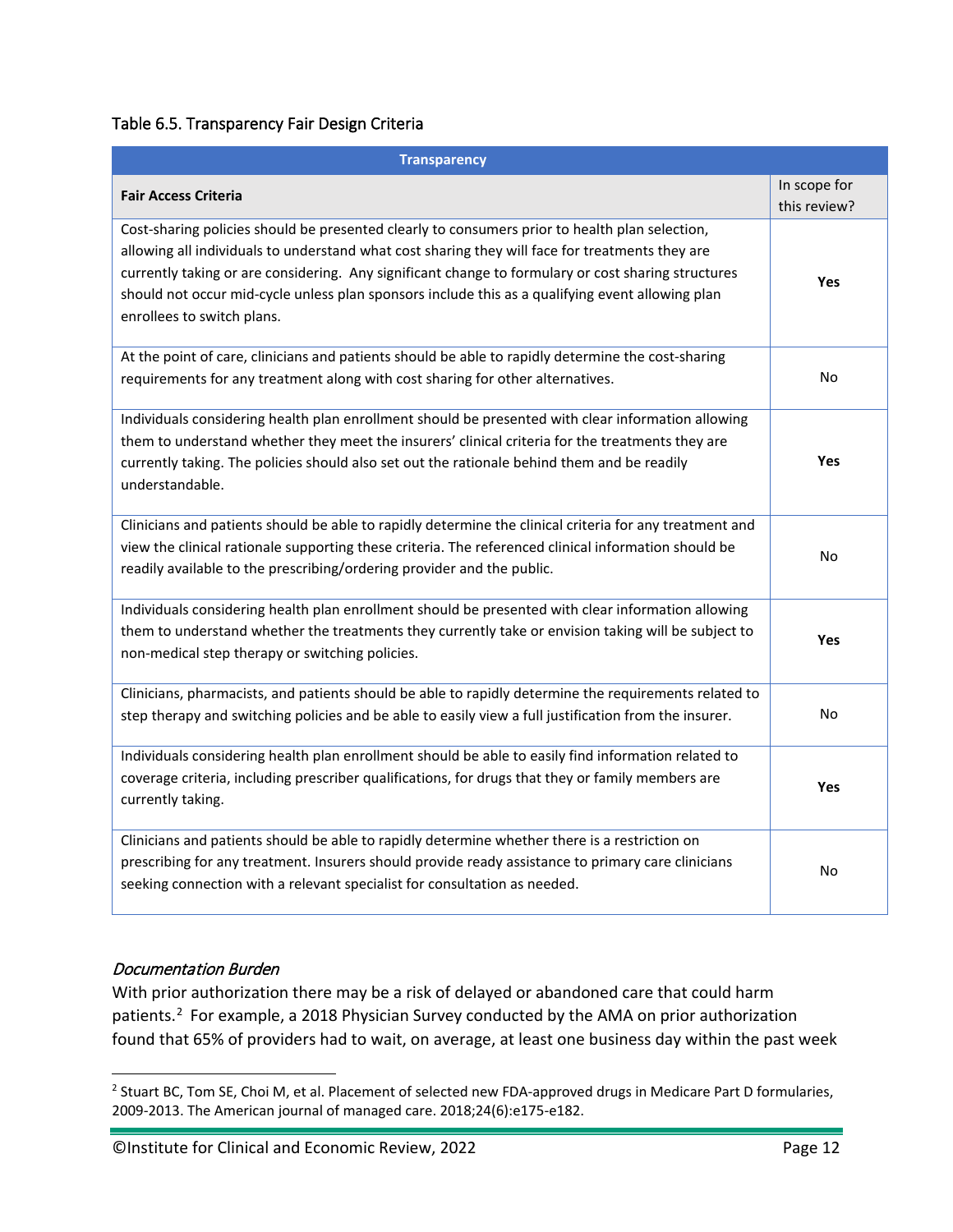before receiving a prior authorization decision from a health plan and 26% of providers waited three business days or more.<sup>[3](#page-14-0)</sup> It should also always be remembered that prior authorization protocols impose an administrative burden on patients and clinicians that can, by itself, pose a risk to fair access.

The 2020 white paper included an ethical goal that "the administrative burden of documenting clinical eligibility should be streamlined and transparent to avoid creating a significant barrier to appropriate care." To evaluate this element as part of this 2022 report, where applicable, we will use the material available in the MMIT database to record the number of questions on the prior authorization form for an individual payer and note any additional documentation requirements that could create additional burden, such as when medical records are explicitly required to be sent to the payer. We will also contact all payers to inquire if they have a "gold card" approach for clinicians within their prior authorization procedures. There will be no set threshold for how many questions or additional documentary requirements would qualify as appropriate or not appropriate. Instead, we will present findings on the range and variation across payers to provide insight and suggest avenues for determining what level of documentation burden might be accepted as "best practice" under different circumstances.

<span id="page-14-0"></span><sup>3</sup> American Medical Association. 2018 AMA prior authorization (PA) physician survey. 2018; https://www.amaassn.org/system/files/2019-02/prior-auth-2018.pdf.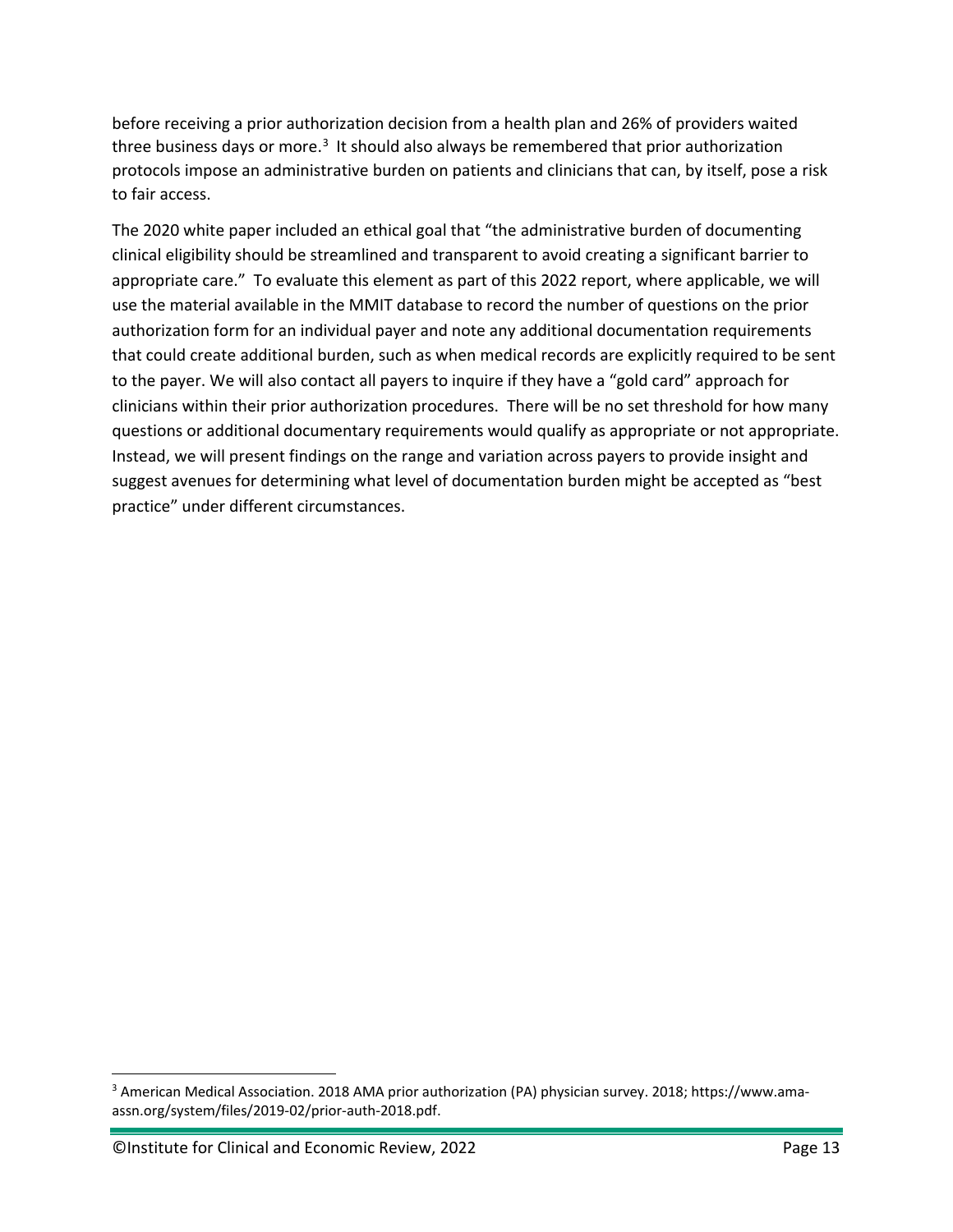# <span id="page-15-0"></span>7. Analytic Plan

#### <span id="page-15-1"></span>**7.1 Process for comparing coverage policies to fair access criteria**

For each drug, ICER research staff will summarize the policy abstraction data in a policy brief, which will also include details of the FDA label (including clinical trial eligibility criteria), relevant clinical guidelines, and the policy recommendations from the corresponding 2020 ICER Evidence Report. Research staff will make preliminary judgments regarding whether the coverage policy does or does not meet each fair access criterion, and then this judgment will be reviewed by an internist on the ICER staff. If the ICER clinician feels that condition-specific clinical expert input is needed to determine whether a coverage policy meets the fair access criterion, ICER will seek to discuss the question with an expert involved in the original ICER Evidence Report on that drug.

Quantitative analyses of the concordance of coverage policies with fair access criteria will examine:

| Cost sharing                  | # of payer policies across all drugs meeting criteria/ all<br>payer policies |  |
|-------------------------------|------------------------------------------------------------------------------|--|
| Clinical eligibility criteria | # of payer policies across all drugs meeting criteria/ all<br>payer policies |  |
| Step Therapy                  | # of payer policies across all drugs meeting criteria/all<br>payer policies  |  |
| Prescriber restrictions       | # of payer policies across all drugs meeting criteria/all<br>payer policies  |  |

#### Table 7.1. Rate of Concordance by Fair Access Criterion

Overall concordance will also be presented with policies not available and not applicable split out to emphasize the number of policies that were not available as a separate component of the overall findings.

Table 7.2. Rate of Concordance by Drug

|        | <b>Cost Sharing</b> | <b>Clinical Eligibility</b><br><b>Criteria</b> | <b>Step Therapy</b> | <b>Prescriber</b><br><b>Restrictions</b> |
|--------|---------------------|------------------------------------------------|---------------------|------------------------------------------|
| Drug 1 | # of payer policies | # of payer policies                            | # of payer policies | # of payer policies                      |
|        | meeting criteria/   | meeting criteria/                              | meeting criteria/   | meeting criteria/                        |
|        | all payer policies  | all payer policies                             | all payer policies  | all payer policies                       |
| Drug 2 | # of payer policies | # of payer policies                            | # of payer policies | # of payer policies                      |
|        | meeting criteria/   | meeting criteria/                              | meeting criteria/   | meeting criteria/                        |
|        | all payer policies  | all payer policies                             | all payer policies  | all payer policies                       |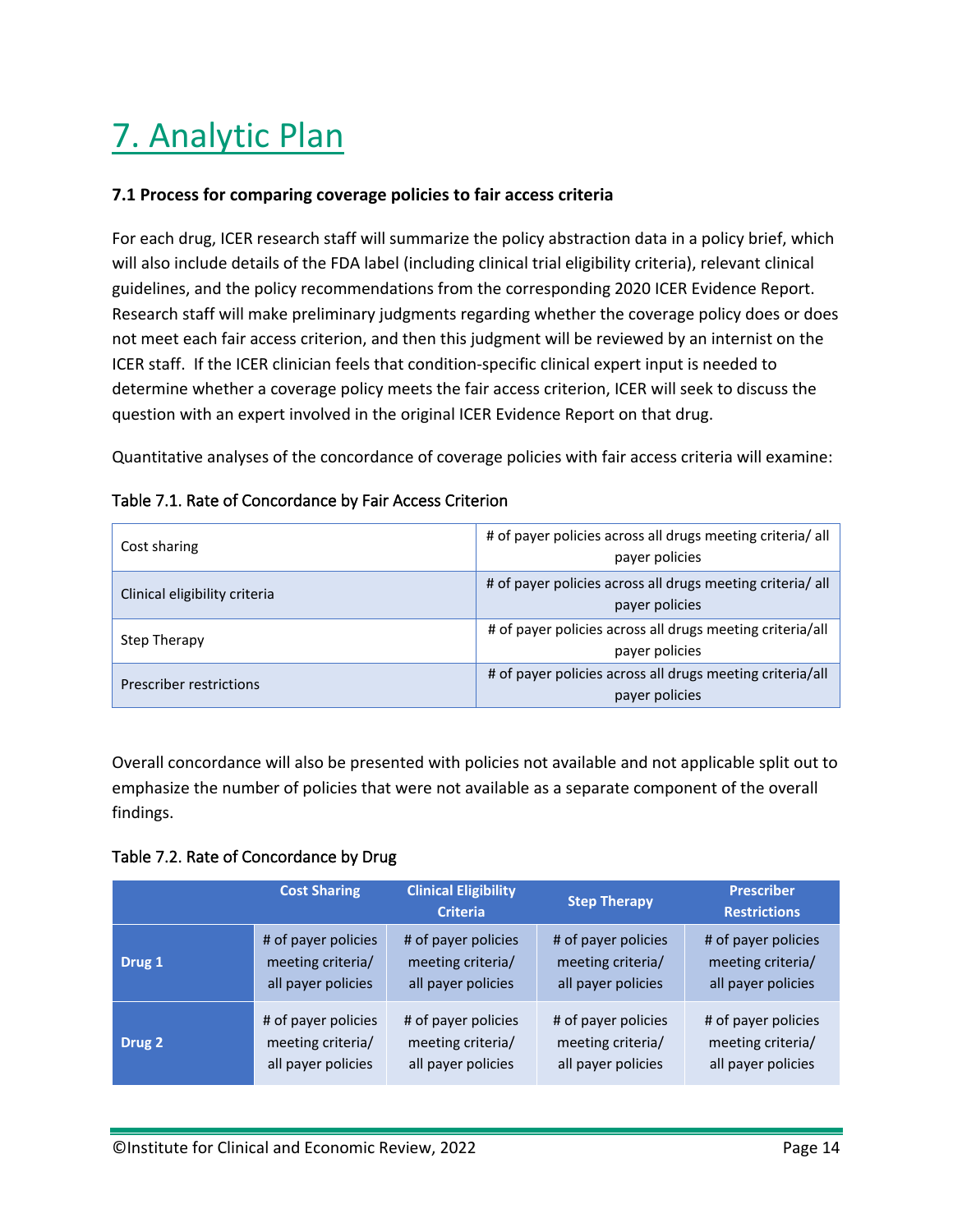|  | Table 7.3. Rate of Concordance by all Payers |  |
|--|----------------------------------------------|--|
|--|----------------------------------------------|--|

| Cost sharing                  | # of payers with >50% of policies across all drugs<br>meeting criteria/# of payers |  |
|-------------------------------|------------------------------------------------------------------------------------|--|
| Clinical eligibility criteria | # of payers with >50% of policies across all drugs<br>meeting criteria/# of payers |  |
| Step Therapy                  | # of payers with >50% of policies across all drugs<br>meeting criteria/# of payers |  |
| Prescriber restrictions       | # of payers with >50% of policies across all drugs<br>meeting criteria/# of payers |  |

#### Table 7.4. Rate of Concordance by Individual Payer

|                                          | <b>Cost Sharing</b>                                                | <b>Clinical Eligibility</b><br><b>Criteria</b>                  | <b>Step Therapy</b>                                             | <b>Prescriber</b><br><b>Restrictions</b>                        |
|------------------------------------------|--------------------------------------------------------------------|-----------------------------------------------------------------|-----------------------------------------------------------------|-----------------------------------------------------------------|
| Payer 1<br>(Largest<br><b>Formulary)</b> | # of policies<br>across all drugs<br>meet criteria/all<br>policies | # of policies across all<br>drugs meet<br>criteria/all policies | # of policies across all<br>drugs meet<br>criteria/all policies | # of policies across all<br>drugs meet criteria/all<br>policies |
| Payer 2<br>(Largest<br><b>Formulary)</b> | # of policies<br>across all drugs<br>meet criteria/all<br>policies | # of policies across all<br>drugs meet<br>criteria/all policies | # of policies across all<br>drugs meet<br>criteria/all policies | # of policies across all<br>drugs meet criteria/all<br>policies |

Additional quantitative analyses may be pursued to evaluate whether rates of concordance vary by route of administration, level of competition in the drug category, estimated eligible population, and other factors.

The approach to evaluation of transparency and prior authorization documentation burden has been presented above. This approach will have some quantitative elements, e.g. the median and range of the number of questions on prior authorization forms for migraine drugs. However, we will not be performing a systematic evaluation of these elements across all drugs and all payers, so the results will be presented separately from the concordance data on the four areas of coverage policy design shown in the Tables above.

In addition, qualitative information will be gathered from patient groups and clinical specialty societies to provide context to the quantitative analyses. The methods by which this information will be gathered is yet to be determined, but could include submission of published and unpublished data on barriers to access, examples of barriers to access that may reflect failure to meet fair access criteria or problems beyond those criteria evaluated directly in this report.